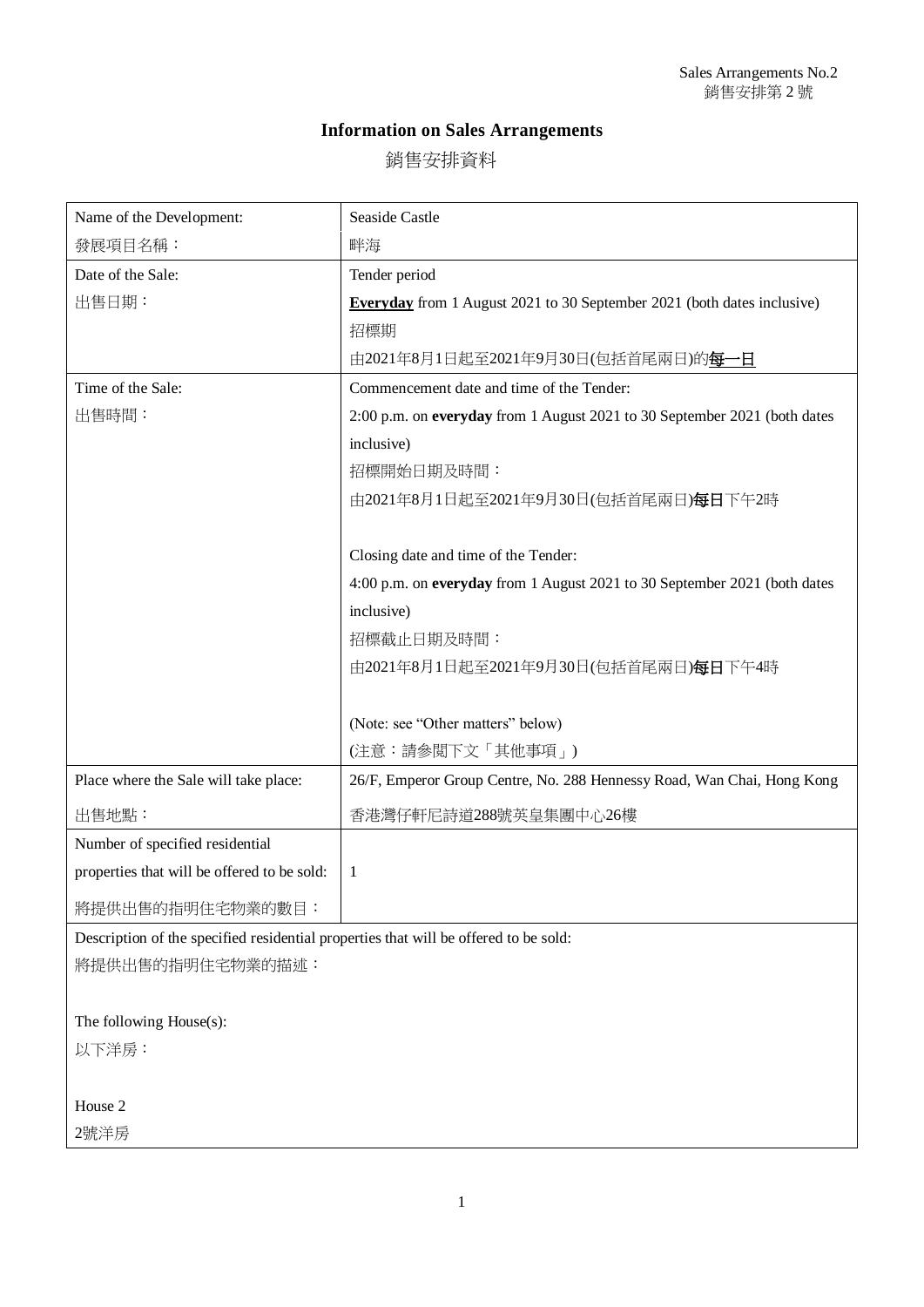The method to be used to determine the order of priority in which each of the persons interested in purchasing any of the specified residential properties may select the residential property that the person wishes to purchase: 將會使用何種方法,決定有意購買該等指明住宅物業的每名人士可揀選其意欲購買的住宅物業的優先次序:

## Sale by Tender

See details and particulars in the tender notice. From 1 August 2021 to 30 September 2021, the tender notice and other relevant tender documents will be made available for collection free of charge from Monday to Sunday between 11:00 a.m. to 3:00 p.m. daily at the following venue:-

2/F, Emperor Group Centre, No. 288 Hennessy Road, Wan Chai, Hong Kong

## 以招標方式出售

請參閱招標公告的細節和詳情。由2021年8月1日起至2021年9月30日,招標公告及其他相關招標文件可於星期一至 日每日上午11時至下午3時於以下地點免費領取:-

香港灣仔軒尼詩道288號英皇集團中心2樓

The method to be used, where 2 or more persons are interested in purchasing a particular specified residential property, to determine the order of priority in which each of those persons may proceed with the purchase:

在有兩人或多於兩人有意購買同一個指明住宅物業的情況下,將會使用何種方法決定每名該等人士可購買該物業的 優先次序:

Please refer to the tender notice and other relevant tender documents. 請參照招標公告及其他相關招標文件。

Other matters

其他事項

1. The Vendor does not undertake and is under no obligation to review, consider or accept the highest offer or any offer at all for the purchase of any specified residential property. The Vendor has the absolute right to withdraw from the sale of any specified residential property at any time before the acceptance of any offer. The Vendor has the absolute right to change the closing date and/or time of the tender in respect of all or any specified residential properties from time to time by amending and/or issuing (as the case may be) the Sales Arrangements. The Vendor has the absolute right to accept any offer at or before the closing time of the tender.

賣方並不承諾亦無責任閱覽、考慮或接受認購任何指明住宅物業最高出價之要約或任何要約。賣方有絕對權 利於接受任何要約前於任何時間撤回出售任何指明住宅物業。賣方有絕對權利透過修改及/或發出(視情況而 定)銷售安排不時更改全部或任何指明住宅物業的招標截止日期及/或時間。賣方有絕對權利於招標截止時間或 之前接受任何要約。

2. The specified residential properties are available for viewing by tenderers by prior appointment and showing of cashier order(s) in the amount as specified by the Vendor. Tenderers are invited and advised to view the specified residential properties before submission of tender offer.